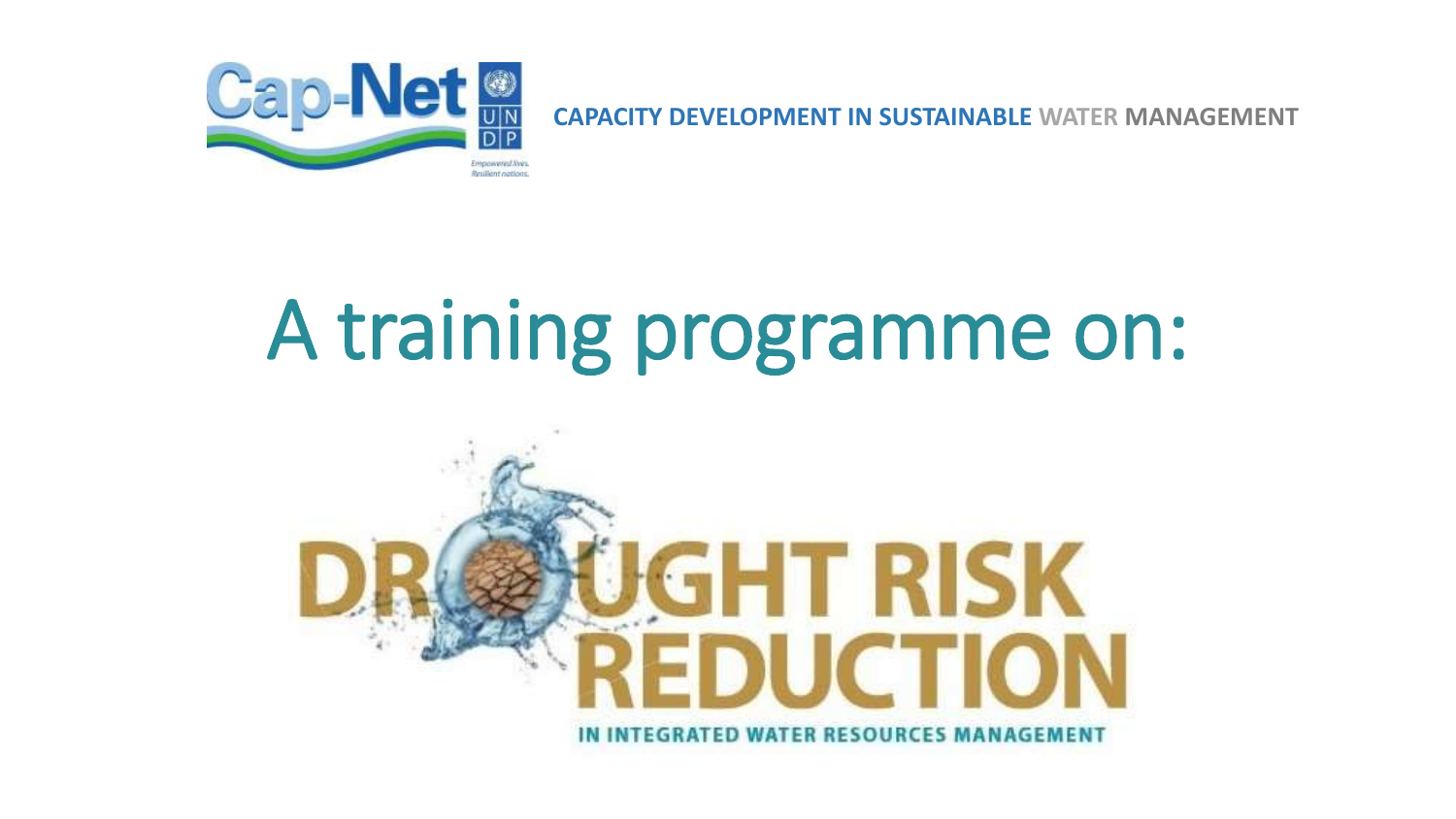# **Objective**

- $\triangleright$  Intended primarily for trainers and facilitators, practitioners, and water and natural resources managers. Aiming at strengthening the capacity to anticipate and reduce the impact of drought through enhancing knowledge and skills for drought risk reduction practices as an integral part of the development process at community, national, sub-regional and regional levels.
- More specifically, the manual will:
	- o Create greater awareness about effective drought risk management and responses;
	- o Provide comprehensive knowledge on drought disaster preparedness, mitigation and rehabilitation;
	- o Enable learners to carry out risk assessment and vulnerability analysis; and
	- o Generate awareness of the institutional mechanism, mobilization and participation in drought disaster management.



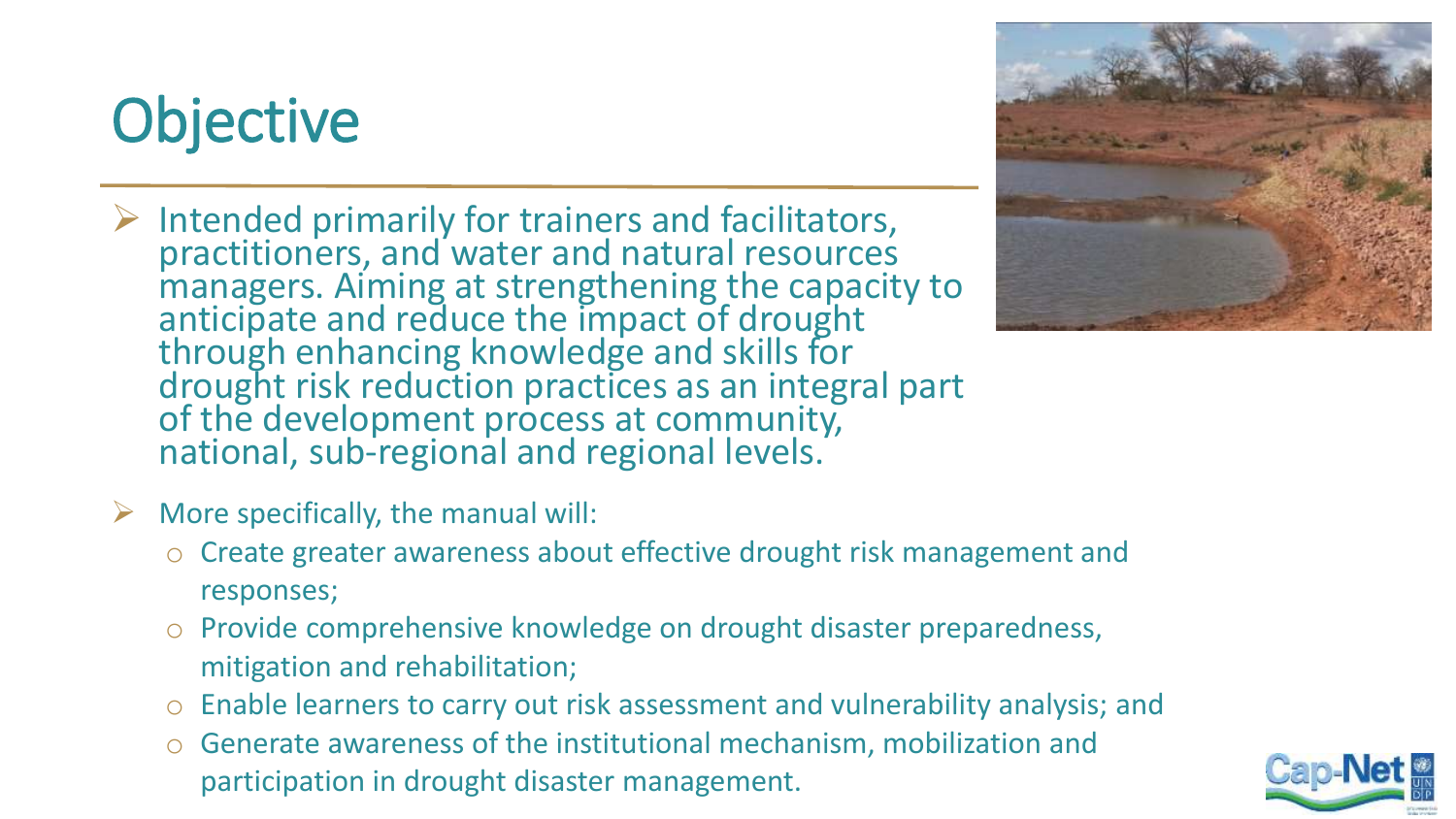# A partnership programme













**PARTNERS** 







m





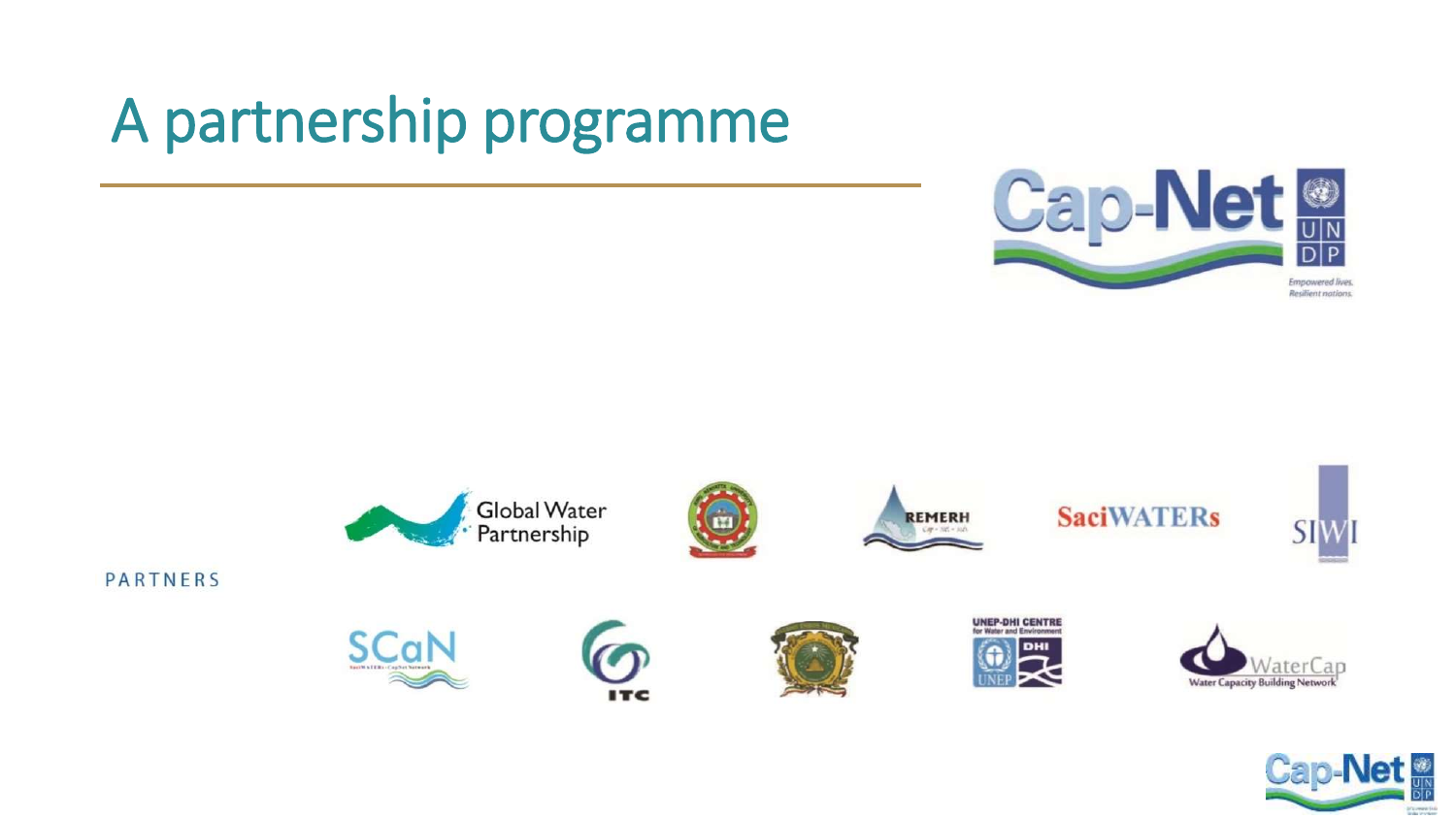### **Contributors**

Wangai Ndirangu (teamleader) WaterCap/Jomo Kenyatta University of Agriculture and Technology, Kenya Carlos Díaz Delgado REMERH/ Universidad Autónoma del Estado de México

Jan Hassing UNEP-DHI Centre

Joris Timmermans University of Twente  $-$  ITC

Nick Tandi Stockholm International Water Institute - African Regional Centre Shantha Mohan SCaN/National Institute of Advanced Studies, India



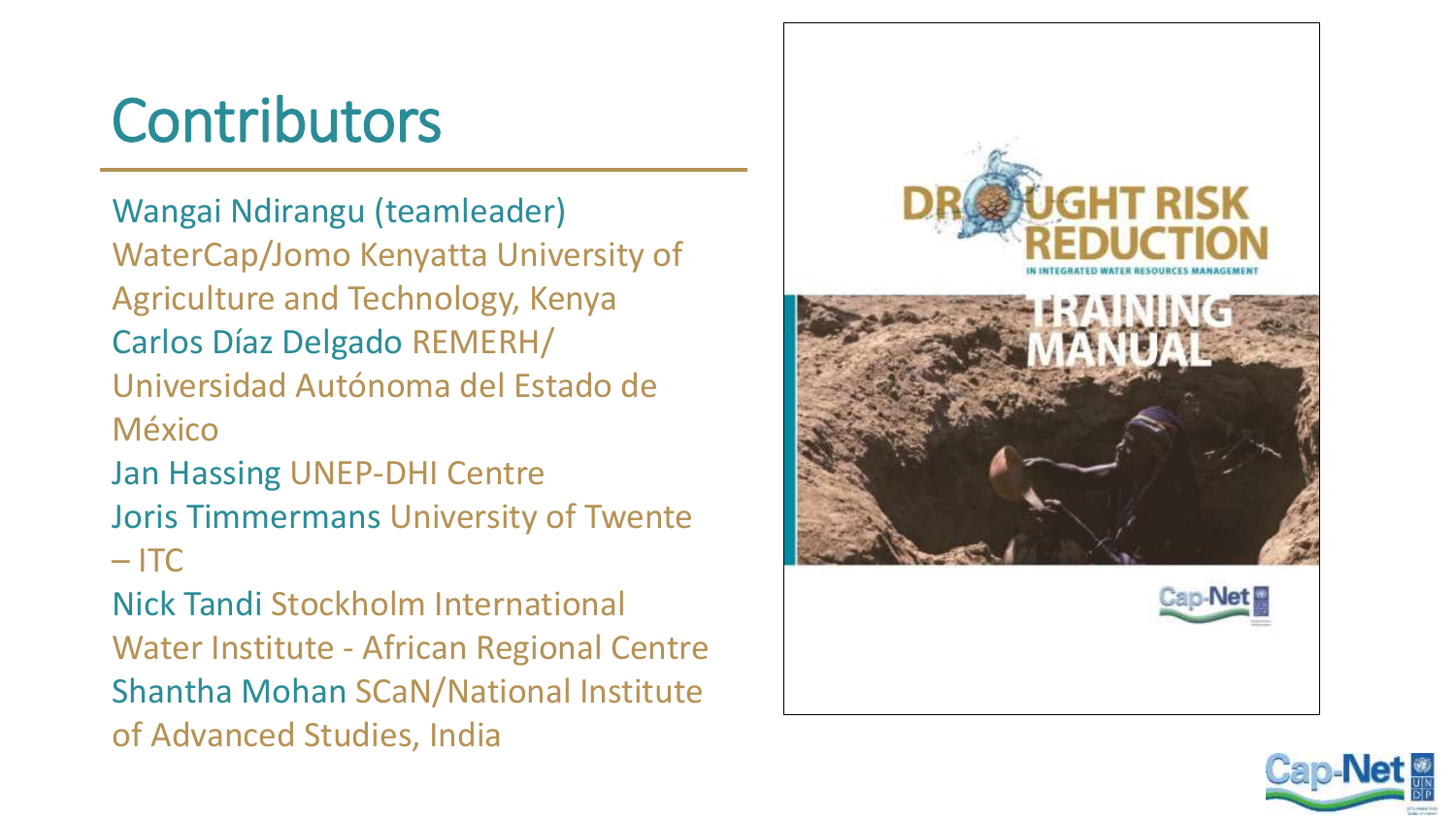#### Process

- $\triangleright$  Planning /pre-write workshop with the team (Pretoria)
- $\triangleright$  First pilot training at the Regonal Centre for Resource Mapping for Development (Nairobi, Kenya)
- $\triangleright$  Second pilot training at the University of Novo Leon, Monterrey, Mexico
- $\triangleright$  Finalisation and review with contribution by Frederik Pischke, IDMP GWP-WMO



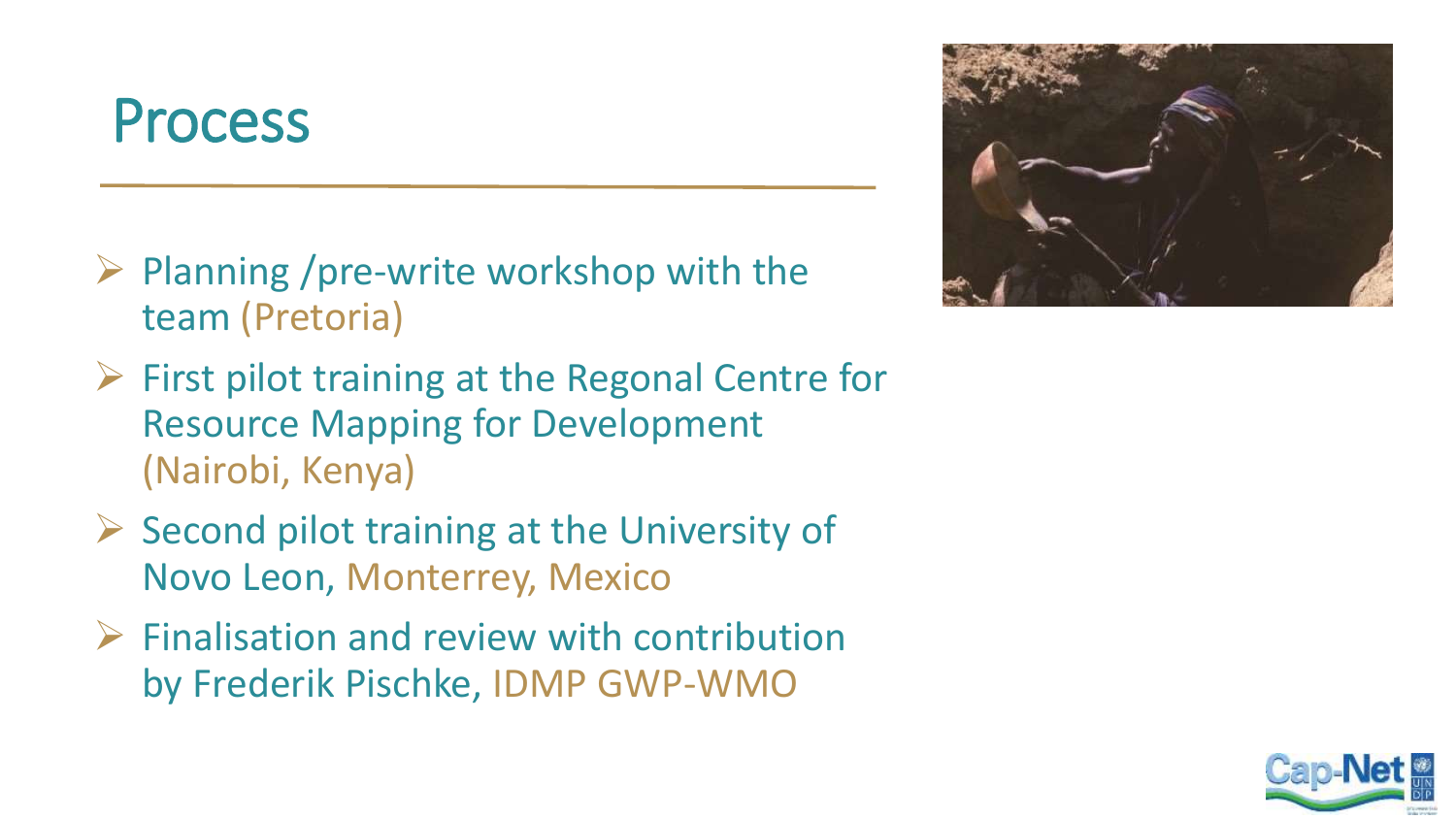#### **Download it here:**

#### **Contents**

- Module 1: Drought Occurrences, Vulnerability and Integrated Water Resource Management
- $\triangleright$  Module 2: Vulnerability and Impacts of Droughts
- Module 3: Drought Risk Management Framework
- Module 4: Drought Characterization (Time and Spatial Scale), Monitoring and Forecasting
- Module 5: Strategic Planning under Integrated Water Resources Management for Drought Risk Management
- Module 6: Drought Preparedness, Emergency Management and Recovery
- $\triangleright$  Facilitators' Guide

#### Welcome to Cap-Net UNDP Cap-Net is an international network for capacity developmen sustainable water management made up of a partnership of this committed to capacit ument in the water sert

**CABACITY INDUSTORMENT** 

**Cap-Net** 



 $\alpha$ 

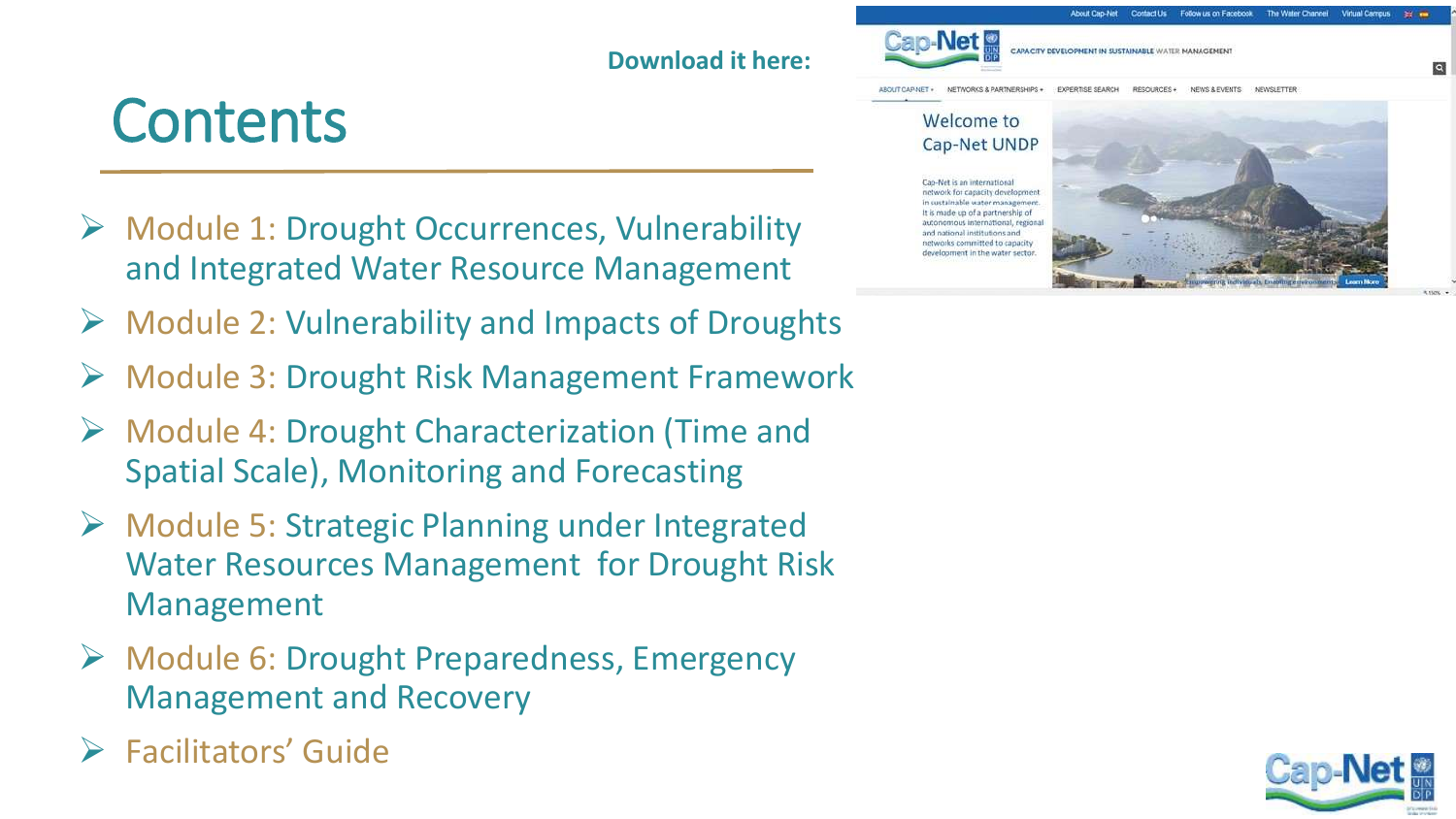## Roll out trainings with partner networks and partners



- $\triangleright$  Using and adapting the training manual, the following courses are planned for 2015:
	- $\triangleright$  Regional in Latin America: Adaptation measures for drought management and IWRM in the Andean context (LA-WETnet)
	- Drought Risk Management and Early Warning System, Kenya (WaterCap)
	- $\triangleright$  Regional in Central America: Droughts and ecosystems (REDICA)
	- Regional in Latin America: Integrated drought management (LA-WETnet)
	- Drought Risks Management, Bangladesh (Cap-Net BD)
- $\triangleright$  Drought Risks Reduction training, IDMP and Cap-Net affiliated networks, Addis Ababa, mid-June (Gerald Kairu)